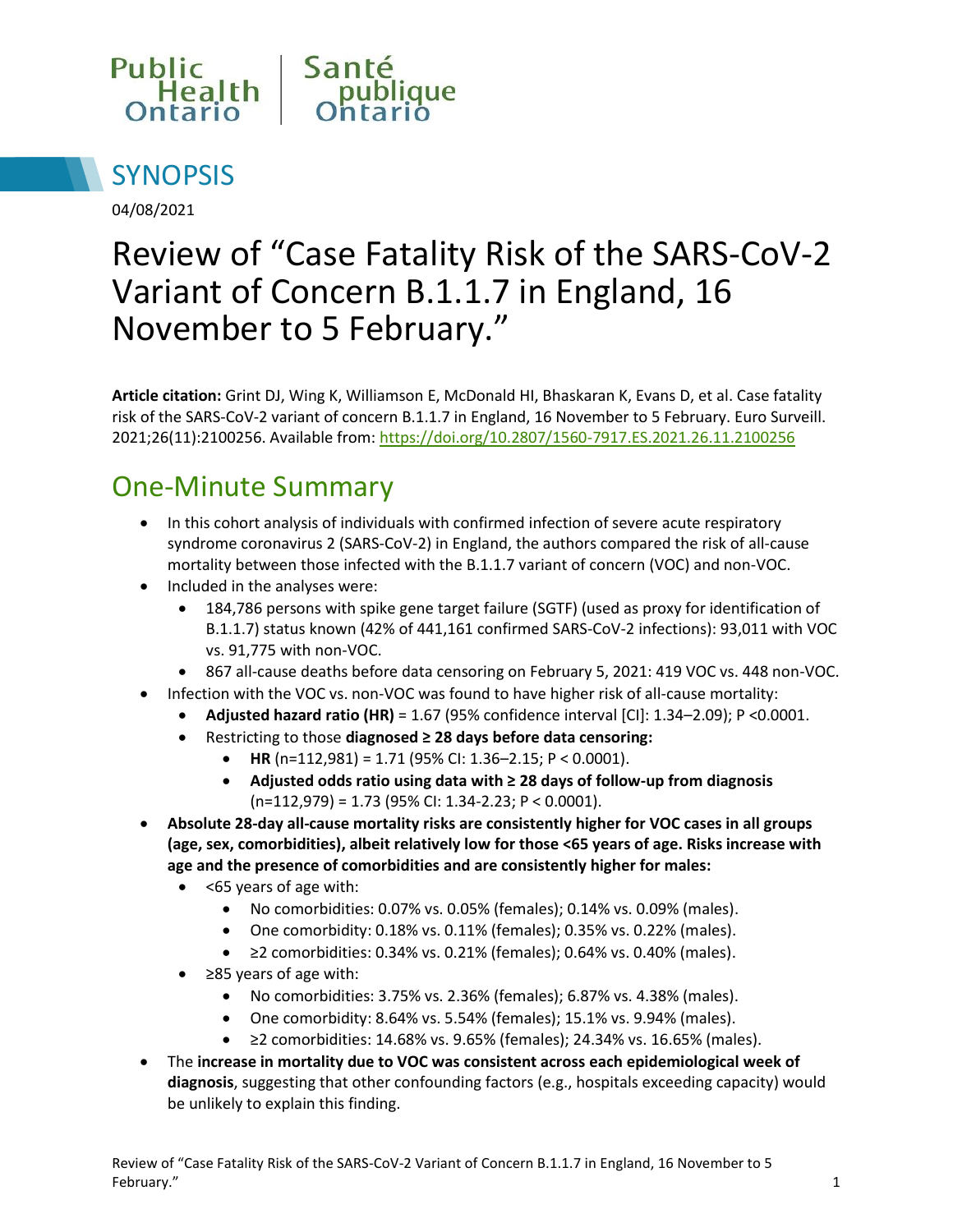## Additional Information

- The data cover 40% of England's population registered with a general practitioner and were linked with SARS-CoV-2 testing, vaccination and mortality records.
- SGTF, a proxy for B.1.1.7 identification, was >95% sensitive during the study period.
- All-cause death by 28 days after confirmation of SARS-CoV-2 infection is used in the analyses, as that is the standard definition of SARS-CoV-2 mortality in the United Kingdom (UK). The analysis included all individuals with at least 42 days follow-up (28 days post–COVID-19 diagnosis plus 14-days to account for the delay in the Office for National Statistics death data).
- Individuals vaccinated against SARS CoV-2 and/or those diagnosed before the study period were excluded.
- Cases are defined as those who tested positive for SARS-CoV-2 between November 16, 2020 and January 11, 2021 and SGTF data were available. Follow-up began on date of testing positive for SARS-CoV-2 and was censored on February 5 or 7 days before receipt of a SARS-CoV-2 vaccine.
- VOC (n=93,011) and non-VOC (n=91,775) groups were generally comparable except the VOC group was younger and had fewer comorbidities, and VOC cases were more frequent in epidemiological weeks 5 to 7.
	- Male: 47.7% vs. 46.1%.
	- Median (IQR) age: 37.0 (24.0-51.0) vs. 38.0 (24.0-52.0). VOC group had a lower proportion of older patients (≥80 years old).
	- Median (IQR) time to death: 14.0 (9.0-21.0) vs. 13.0 (8.0-22.0).
	- Median (IQR) follow-up time: 36.0 (30.0-45.0) vs. 57.0 (40.0-72.0). Non-VOC cases were more frequent in the first few weeks, whereas non-VOC cases occurred later.
	- Residence in care homes: 0.1% vs. 0.4%.
	- Ethnicity: white (56.7% vs. 57.4%); South Asian (10.4% vs. 12.9%); Black (3.0% vs. 1.9%); mixed (1.6% vs. 1.3%); other (1.7% vs. 1.5%); missing (26.6% vs. 25.0%).
	- Number of comorbidities: no comorbidities (86.5% vs. 84.5%); 1 comorbidity (10.6% vs. 11.7%); ≥2 comorbidities (2.9% vs. 3.8%).
	- $\bullet$  Index of multiple deprivation quintile: 1 (least deprived) (22.1% vs. 17.4%); 2 (20.2% vs. 17.4%); 3 (20.4% vs. 17.6%); 4 (20.6% vs. 21.2%); 5 (most deprived) (16.7% vs. 26.3%). The index of multiple deprivation is the official measure of relative deprivation for small areas in England, taking into consideration income, employment, education, health, crime, barriers to housing and services, and living environment. $1,2$
- Factors adjusted for in calculating HR for death included: age, sex, index of multiple deprivation, ethnicity, smoking status, obesity, household size, rural/urban classification, comorbidities, epidemiological week and care home status.
- Comorbidities included in the analysis were: aplastic anaemia, asplenia, asthma, bone marrow transplant, cancer, chronic cardiac disease, chronic respiratory disease, chronic liver disease, dementia, diabetes, chronic kidney disease, gastrointestinal bleed, HIV, permanent immunosuppression, temporary immunosuppression, hypertension, stroke, inflammatory bowel disease, neurological conditions, psoriasis, sickle cell disease, smoking, organ transplant.
- The analysis to calculate the absolute 28-day all-cause mortality risk was restricted to 112,979 people diagnosed with SARS-CoV-2 at least 28 days before the censoring date, with the outcome as death by 28 days after a positive test.
- Increased HR for VOC were consistent across all prespecified sensitivity analyses by National Health Service England region, imputed ethnicity, causal minimum adjustment (age, care home status, comorbidities, index of multiple deprivation and smoking status); and all prespecified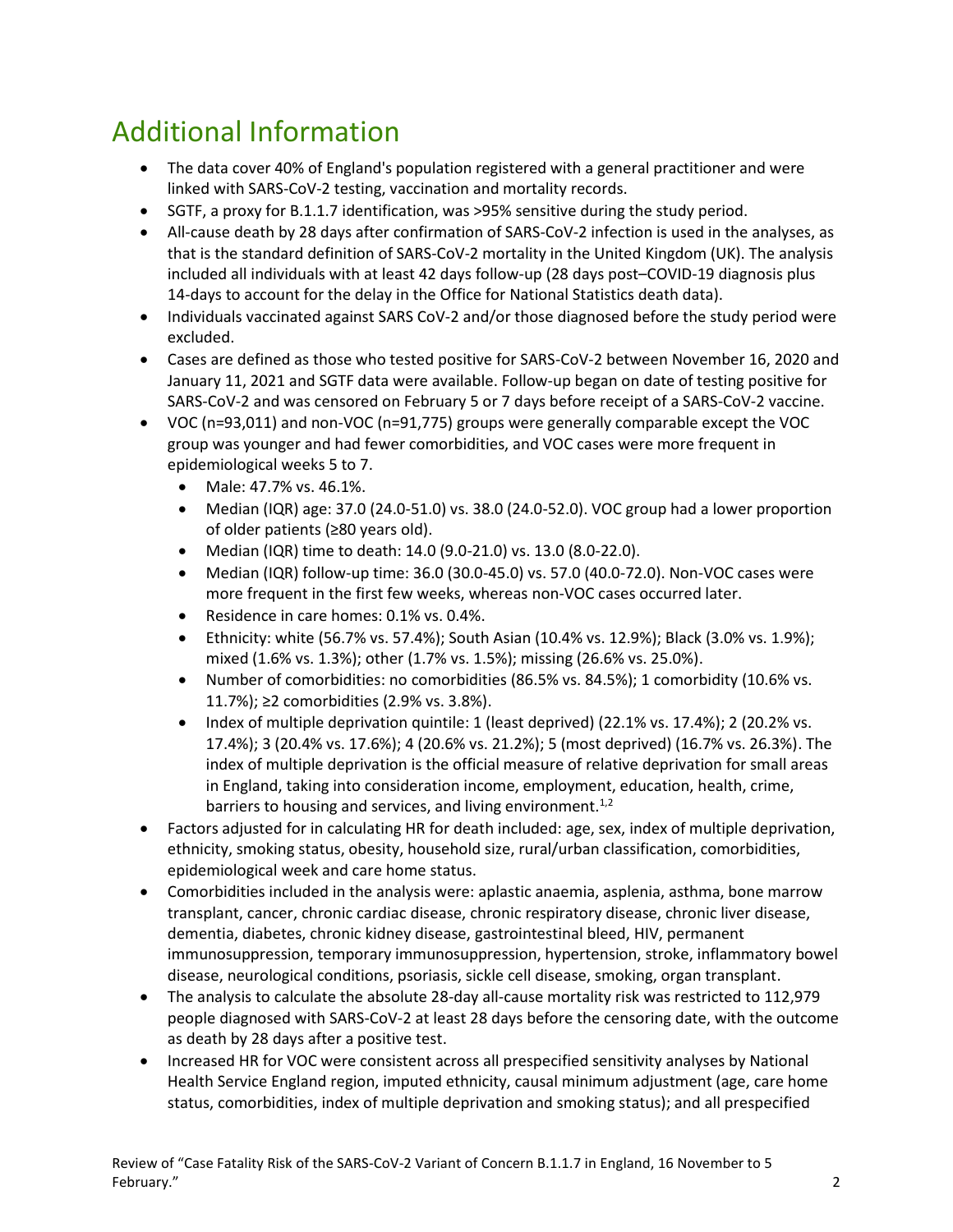subgroup analyses, including epidemiological week, age group, categorical number of comorbidities, ethnicity and index of multiple deprivation quintile.

- Risk of death increases with age and comorbidities for VOC and non-VOC groups; therefore, the authors suggest that no change is required for vaccination priority and programs for protecting those at risk.
- The authors did not comment on the mechanism for the increased mortality risks observed in this study.
- The authors noted that the **absolute risk of death may be overestimated** as individuals with asymptomatic and mild SARS-CoV-2 infections may be less prone to go for testing. Also, risk estimates may be under- or overestimated since hospital-based testing was not included as the tests used in these settings cannot detect SGTF.

#### PHO Reviewer's Comments

- The findings of higher mortality risk associated with B.1.1.7 in this study are consistent with other UK analyses using community SARS-CoV-2 test data:
	- Davies et al:<sup>3</sup> adjusted HR for 28-day mortality = 1.55 (95% CI: 1.39-1.72).
	- Patone et al (preprint):<sup>4</sup> adjusted HR for 28-day mortality = 1.59 (95% CI: 1.25–2.03).
- The use of data from a general practice database facilitates controlling for potential confounders (e.g., presence of comorbidities, socioeconomic deprivation).
- Case presentation of included cases was not reported in the article and it would have been important to understand how both the VOC and non-VOC cases were comparable in terms of infection severity.
- Asymptomatic cases and those with mild symptoms might not seek testing and hence, overestimate the risk of death as mentioned by the authors. This may be true for both VOC and non-VOC cases; thus, it is unlikely to affect the HR unless there is an overrepresentation of milder cases in the non-VOC group.
- Generalization of findings to other countries should take into consideration that public health measures to control the speed and extent of COVID-19 transmission, as well as health service access and capacity, differ across jurisdictions and may impact the risk of death in VOC cases.
- As of April 4, 2021, VOCs (B.1.1.7, B.1.351 and P.1) represented ~60% of all COVID-19 cases tested for VOCs in Ontario, with the B.1.1.7 variant representing ~92% of circulating VOCs.<sup>5</sup>
- Available vaccines against SARS-CoV-2 available in Canada are effective against the B1.1.7 variant, $6,7$  and the overall increase in mortality risk mainly among elderly with comorbid conditions can still be mitigated through Ontario's vaccination strategy<sup>8</sup> that prioritizes vaccines for those at greatest risk of severe illness.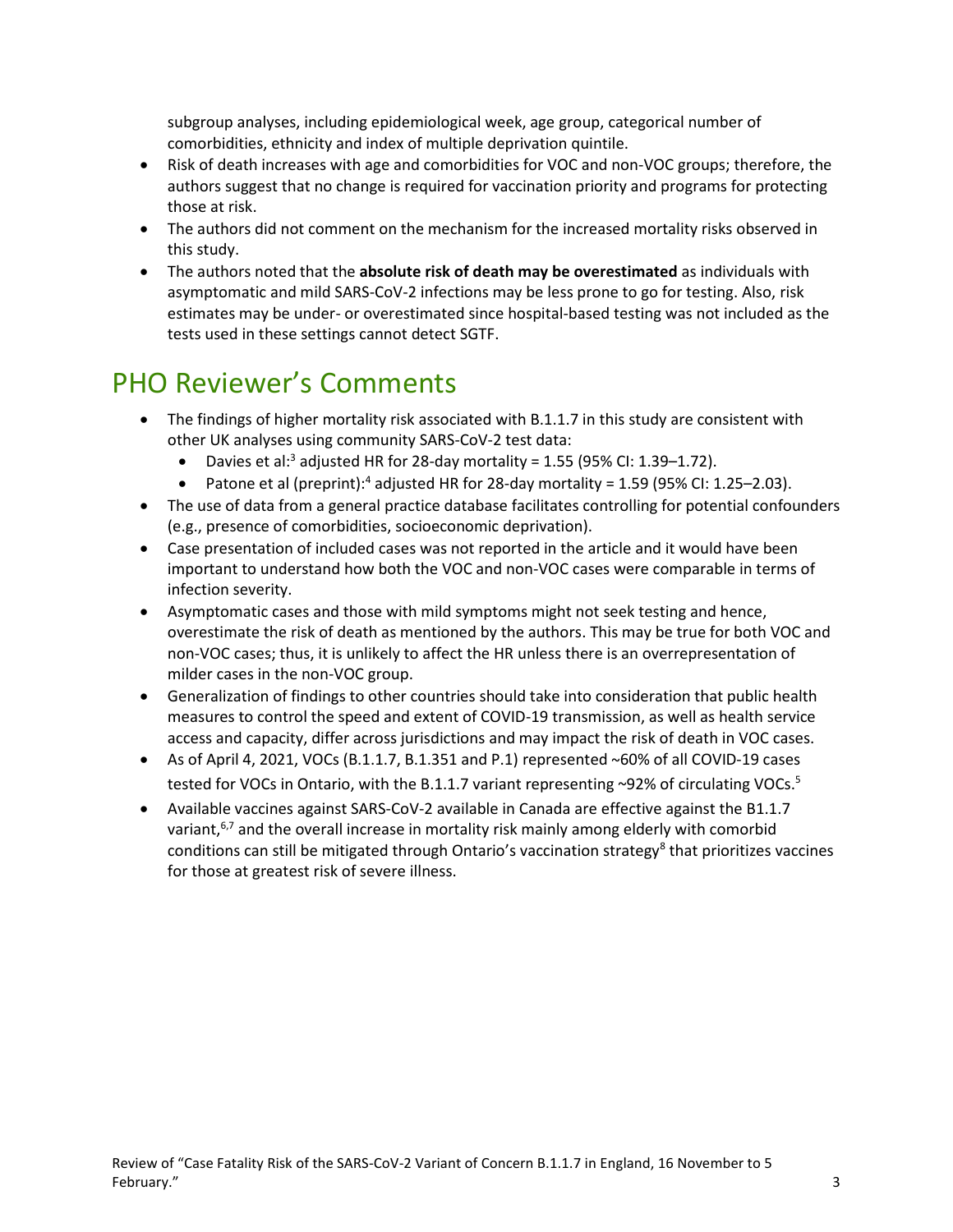#### References

1. United Kingdom. Department for Communities and Local Government. The English index of multiple deprivation (IMD) 2015 [Internet]. London: Crown Copyright; 2015 [cited 2021 Apr 06]. Available from:

[https://assets.publishing.service.gov.uk/government/uploads/system/uploads/attachment\\_data/fil](https://assets.publishing.service.gov.uk/government/uploads/system/uploads/attachment_data/file/464431/English_Index_of_Multiple_Deprivation_2015_-_Infographic.pdf) [e/464431/English\\_Index\\_of\\_Multiple\\_Deprivation\\_2015\\_-\\_Infographic.pdf](https://assets.publishing.service.gov.uk/government/uploads/system/uploads/attachment_data/file/464431/English_Index_of_Multiple_Deprivation_2015_-_Infographic.pdf)

- 2. United Kingdom. Department for Communities and Local Government. The English index of multiple deprivation (IMD) 2015 – guidance [Internet]. London: Crown Copyright; 2015 [cited 2021 Apr 06]. Available from: [https://assets.publishing.service.gov.uk/government/uploads/system/uploads/attachment\\_data/fil](https://assets.publishing.service.gov.uk/government/uploads/system/uploads/attachment_data/file/464430/English_Index_of_Multiple_Deprivation_2015_-_Guidance.pdf) [e/464430/English\\_Index\\_of\\_Multiple\\_Deprivation\\_2015\\_-\\_Guidance.pdf](https://assets.publishing.service.gov.uk/government/uploads/system/uploads/attachment_data/file/464430/English_Index_of_Multiple_Deprivation_2015_-_Guidance.pdf)
- 3. Davies NG, Jarvis CI, van Zandvoort K, Clifford S, Sun FY, Funk S, et al. Increased mortality in community-tested cases of SARS-CoV-2 lineage B.1.1.7. Nature. 2021 Mar 15 [Epub ahead of print]. Available from[: https://doi.org/10.1038/s41586-021-03426-1](https://doi.org/10.1038/s41586-021-03426-1)
- 4. Patone M, Thomas K, Hatch R, Tan PS, Coupland C, Liao W, et al. Analysis of severe outcomes associated with the SARS-CoV-2 variant of concern 202012/01 in England using ICNARC Case Mix Programme and QResearch databases. medRxiv 21253364 [Preprint]. 2021 Mar 12 [cited 2021 Mar 15]. Available from:<https://doi.org/10.1101/2021.03.11.21253364>
- 5. Ontario Agency for Health Protection and Promotion (Public Health Ontario). Daily epidemiologic summary: COVID-19 in Ontario: January 15, 2020 to April 4, 2021. Toronto, ON: Queen's Printer for Ontario; 2021.
- 6. Bernal JP, Andrews N, Gower C, Robertson C, Stowe J, Tessier J, et al. Early effectiveness of COVID-19 vaccination with BNT162b2 mRNA vaccine and ChAdOx1 adenovirus vector vaccine on symptomatic disease, hospitalisations and mortality in older adults in England. medRxiv 21252652 [Preprint]. 2021 Mar 2 [cited 2021 Mar 16]. Available from: <https://doi.org/10.1101/2021.03.01.21252652>
- 7. Lumley SF, Rodger G, Constantinides B, Sanderson N, Chau KK, Street TL, et al. An observational cohort study on the incidence of SARS-CoV-2 infection and B.1.1.7 variant infection in healthcare workers by antibody and vaccination status. medRxiv 21253218 [Preprint]. 2021 Mar 12 [cited 2021 Mar 15]. Available from:<https://doi.org/10.1101/2021.03.09.21253218>
- 8. Government of Ontario. Ontario's COVID-19 vaccination plan [Internet]. Toronto, ON: Queen's Printer for Ontario; 2021 [updated 2021 Mar 22; cited 2021 Mar 29]. Available from: [https://covid-](https://covid-19.ontario.ca/ontarios-covid-19-vaccination-plan)[19.ontario.ca/ontarios-covid-19-vaccination-plan](https://covid-19.ontario.ca/ontarios-covid-19-vaccination-plan)